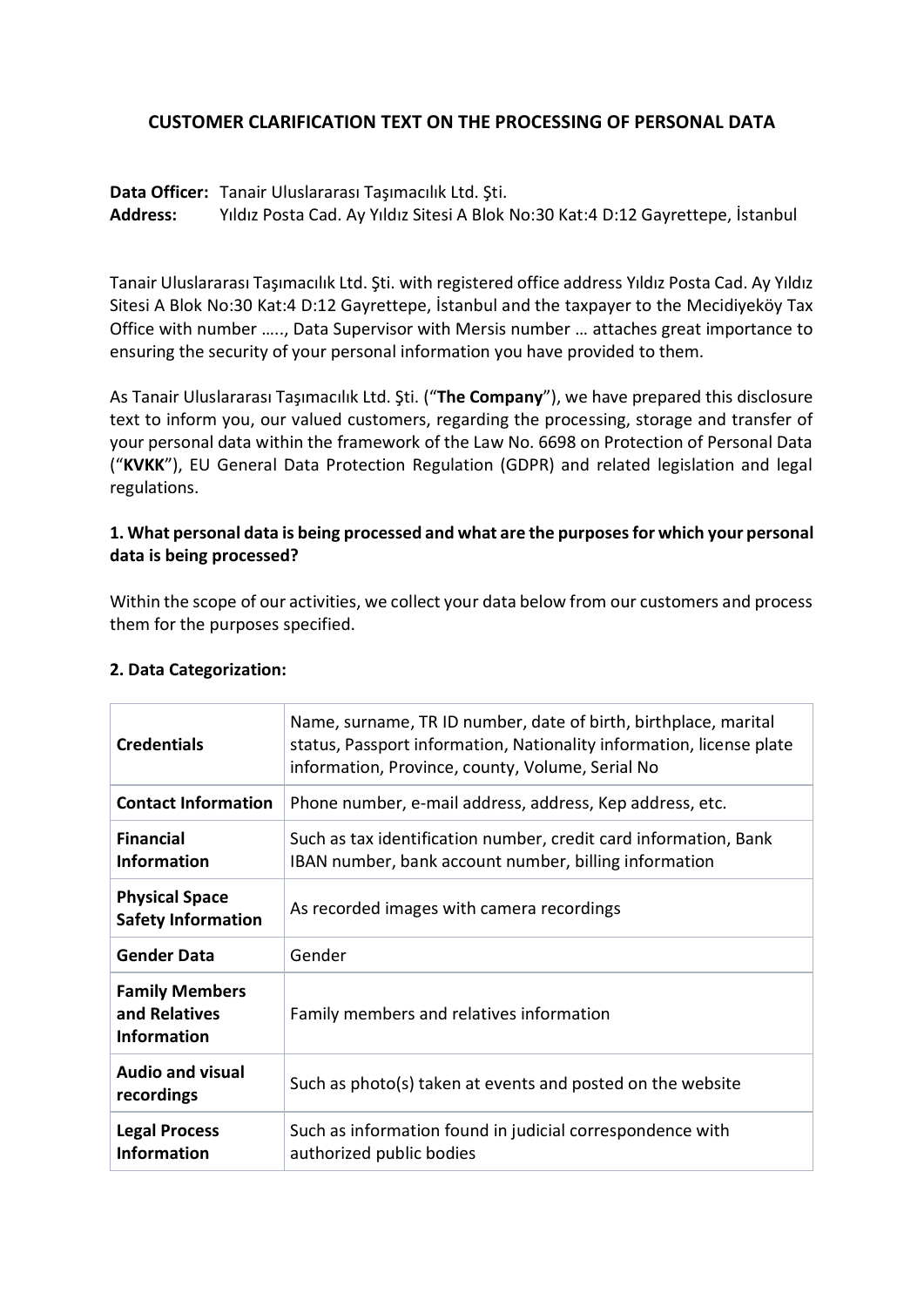| <b>Customer</b><br>transaction<br>information | Such as Order Information, request information, Complaint<br>Information                                                                                                                                              |  |
|-----------------------------------------------|-----------------------------------------------------------------------------------------------------------------------------------------------------------------------------------------------------------------------|--|
| <b>Marketing Data</b>                         | Such as the data obtained by survey work                                                                                                                                                                              |  |
| <b>Health Data</b>                            | Health related data such as Food alergy, Height, Weight, Body Mass<br>Index Within the scope of pandemic measures, whether they have a<br>chronic illness, Covid-19 or not and/or whether they have contact<br>or not |  |
| <b>Travel Data</b>                            | Data on whether they had travelled abroad in the last 14 days or<br>not                                                                                                                                               |  |

## **3. The Purposes for Which Personal Data is Processed**

| <b>Data Category</b>                         | <b>Purpose of Data Processing</b>                                                                                                                                                                                                                                                                                                                                                                                                                                                                                                                                                                                                                                                                     | <b>Legal Reason for Data Processing</b>                                                                                            |
|----------------------------------------------|-------------------------------------------------------------------------------------------------------------------------------------------------------------------------------------------------------------------------------------------------------------------------------------------------------------------------------------------------------------------------------------------------------------------------------------------------------------------------------------------------------------------------------------------------------------------------------------------------------------------------------------------------------------------------------------------------------|------------------------------------------------------------------------------------------------------------------------------------|
| Physical Location<br>Security<br>Information | <b>Ensuring Physical Space</b><br>Security                                                                                                                                                                                                                                                                                                                                                                                                                                                                                                                                                                                                                                                            | Clearly stipulated in the law on the<br>protection of personal data article 5<br>clause f paragraph 2a                             |
| Credentials,<br>Contact<br>Information       | <b>Execution of Emergency</b><br>$\bullet$<br><b>Management Processes</b><br><b>Execution of Finance</b><br>$\bullet$<br>and Accounting<br>Conduct of<br>$\bullet$<br>communication<br>activities<br>Conduct / Audit of<br>$\bullet$<br><b>Business Activities</b><br>Execution of<br>$\bullet$<br>Goods/Services Sales<br>Processes<br>Execution of<br>$\bullet$<br>Goods/Services<br>Production and<br><b>Operation Processes</b><br><b>Execution of Customer</b><br>$\bullet$<br>Relationship<br><b>Management Processes</b><br>Organization and Event<br>٠<br>Management<br>Monitoring of Insurance<br>$\bullet$<br><b>Transactions</b><br><b>Execution of contract</b><br>$\bullet$<br>processes | The law on the protection of personal<br>data article 5 clause f paragraph 2 c;<br>Establishment and Conclusion of the<br>Contract |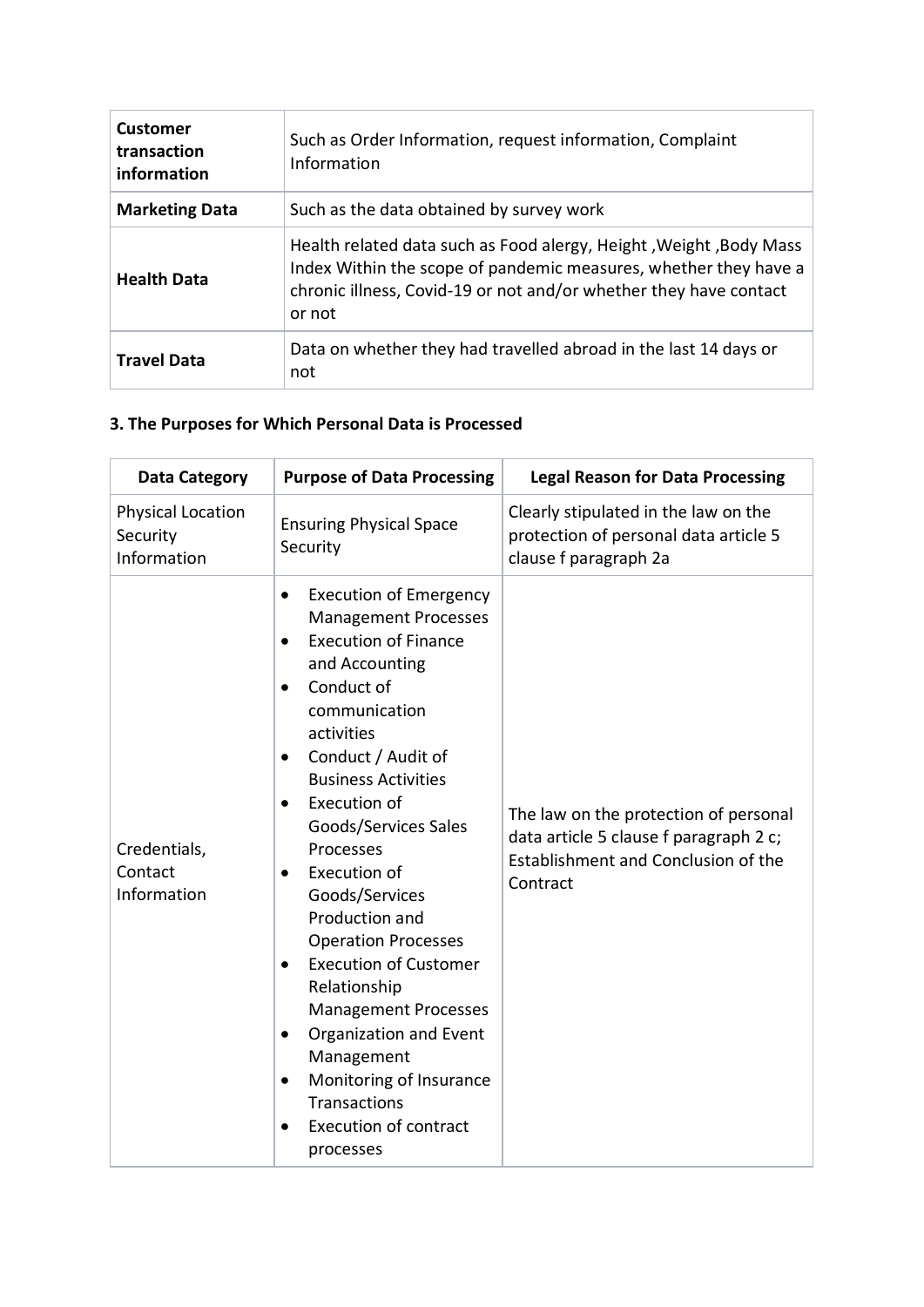|                                                                     | Follow-Up of<br>$\bullet$<br>Claims/Complaints                                                                                                                                                                                                                          |                                                                                                                                    |
|---------------------------------------------------------------------|-------------------------------------------------------------------------------------------------------------------------------------------------------------------------------------------------------------------------------------------------------------------------|------------------------------------------------------------------------------------------------------------------------------------|
| Credentials,<br>Contact<br>Information,<br>Financial<br>Information | <b>Execution of Finance</b><br>$\bullet$<br>and Accounting<br>Carrying Out Activities in<br>$\bullet$<br>Accordance with The<br>Legislation<br>Execution of<br>$\bullet$<br>Goods/Services Sales<br>Processes<br><b>Execution of contract</b><br>$\bullet$<br>processes | The law on the protection of personal<br>data article 5 clause f paragraph 2 c;<br>Establishment and Conclusion of the<br>Contract |
| Customer<br>Transaction<br>Information                              | Conduct / Audit of<br>$\bullet$<br><b>Business Activities</b><br>Follow-Up of<br>$\bullet$<br>Claims/Complaints<br>Execution of<br>$\bullet$<br>Goods/Services Sales<br>Processes                                                                                       | The law on the protection of personal<br>data article 5 clause f paragraph 2 c;<br>Establishment and Conclusion of the<br>Contract |
| Gender                                                              | Conduct / Audit of Business<br><b>Activities</b>                                                                                                                                                                                                                        | The law on the protection of personal<br>data article 5 clause f paragraph 2 c;<br>Establishment and Conclusion of the<br>Contract |
| <b>Family Members</b><br>and Relatives<br>Information               | Conduct of communication<br>activities                                                                                                                                                                                                                                  | The law on the protection of personal<br>data article 5 clause f paragraph 2 c;<br>Establishment and Conclusion of the<br>Contract |
| Audio and visual<br>recordings                                      | <b>Execution of Goods/Services</b><br><b>Production and Operation</b><br>Processes                                                                                                                                                                                      | The law on the protection of personal<br>data article 5 clause f paragraph 2 c;<br>Establishment and Conclusion of the<br>Contract |
| Identity,<br>Communication                                          | Execution of<br>$\bullet$<br><b>Information Security</b><br>Processes<br>Carrying Out Activities in<br>$\bullet$<br>Accordance with The<br>Legislation<br>Providing information to<br>$\bullet$<br>Authorized Persons,<br>Institutions and<br>Organizations             | The Law on the Protection of Personal<br>Data article 5 clause f paragraph 2ç;<br>Obligation to Fulfill Legal Liability            |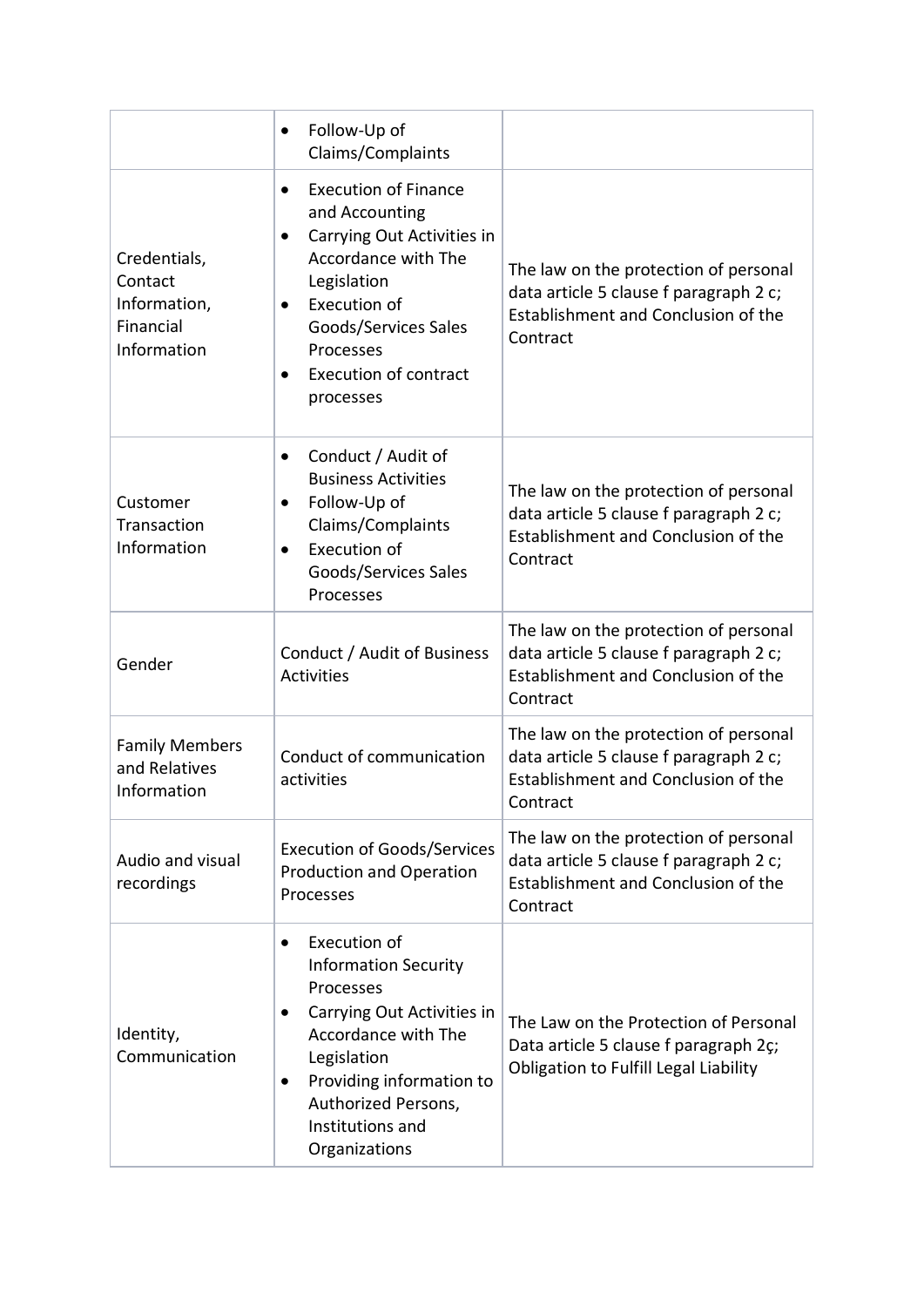| <b>Physical Location</b><br>Security<br>Information              | <b>Ensuring Physical Space</b><br>Security                                                                                                                                                    | The Law on the Protection of Personal<br>Data article 5 clause f paragraph 2c;<br>Obligation to Fulfill Legal Liability                                                                                                                                                     |
|------------------------------------------------------------------|-----------------------------------------------------------------------------------------------------------------------------------------------------------------------------------------------|-----------------------------------------------------------------------------------------------------------------------------------------------------------------------------------------------------------------------------------------------------------------------------|
| Legal Process                                                    | Follow-up and execution<br>$\bullet$<br>of Legal Affairs<br><b>Execution of contract</b><br>processes<br>Providing information to<br>Authorized Persons,<br>Institutions and<br>Organizations | The Law on the Protection of Personal<br>Data article 5 clause f paragraph 2c;<br>Obligation to Fulfill Legal Liability                                                                                                                                                     |
| <b>Family Members</b><br>and Relatives<br>Information,<br>gender | Providing information to<br>Authorized Persons,<br>Institutions and<br>Organizations                                                                                                          | The Law on the Protection of Personal<br>Data article 5 clause f paragraph 2c;<br>Obligation to Fulfill Legal Liability                                                                                                                                                     |
| Gender                                                           | <b>Execution of Goods/Services</b><br><b>Production and Operation</b><br>Processes                                                                                                            | The law on the protection of personal<br>data article 5 clause f paragraph 2f;<br>Data processing is mandatory for the<br>legitimate interests of the data<br>controller, provided that it does not<br>harm the fundamental rights and<br>freedoms of the person concerned. |
| <b>Physical Location</b><br>Security<br>Information              | <b>Ensuring Physical Space</b><br>Security                                                                                                                                                    | The Law on the Protection of Personal<br>Data article 5 clause f paragraph 2f; the<br>necessity of processing data for the<br>legitimate interests of the data<br>principal                                                                                                 |
| Audio and visual<br>recordings                                   | Providing Security of<br>Movable Goods and<br>Resources<br>Ensuring the Security of<br><b>Chief Data Officer</b><br>Operations                                                                | The Law on the Protection of Personal<br>Data article 5 clause f paragraph 2f; the<br>necessity of processing data for the<br>legitimate interests of the data<br>principal                                                                                                 |
| <b>Physical Location</b><br>Security<br>Information              | <b>Ensuring Physical Space</b><br>Security                                                                                                                                                    | The Law on the Protection of Personal<br>Data article 5 clause f paragraph 2f; the<br>necessity of processing data for the<br>legitimate interests of the data<br>principal                                                                                                 |
| <b>Travel Data</b>                                               | Providing information to<br>Authorized Persons,                                                                                                                                               | The Law on the Protection of Personal<br>Data article 5 clause 1 with your<br>explicit consent,                                                                                                                                                                             |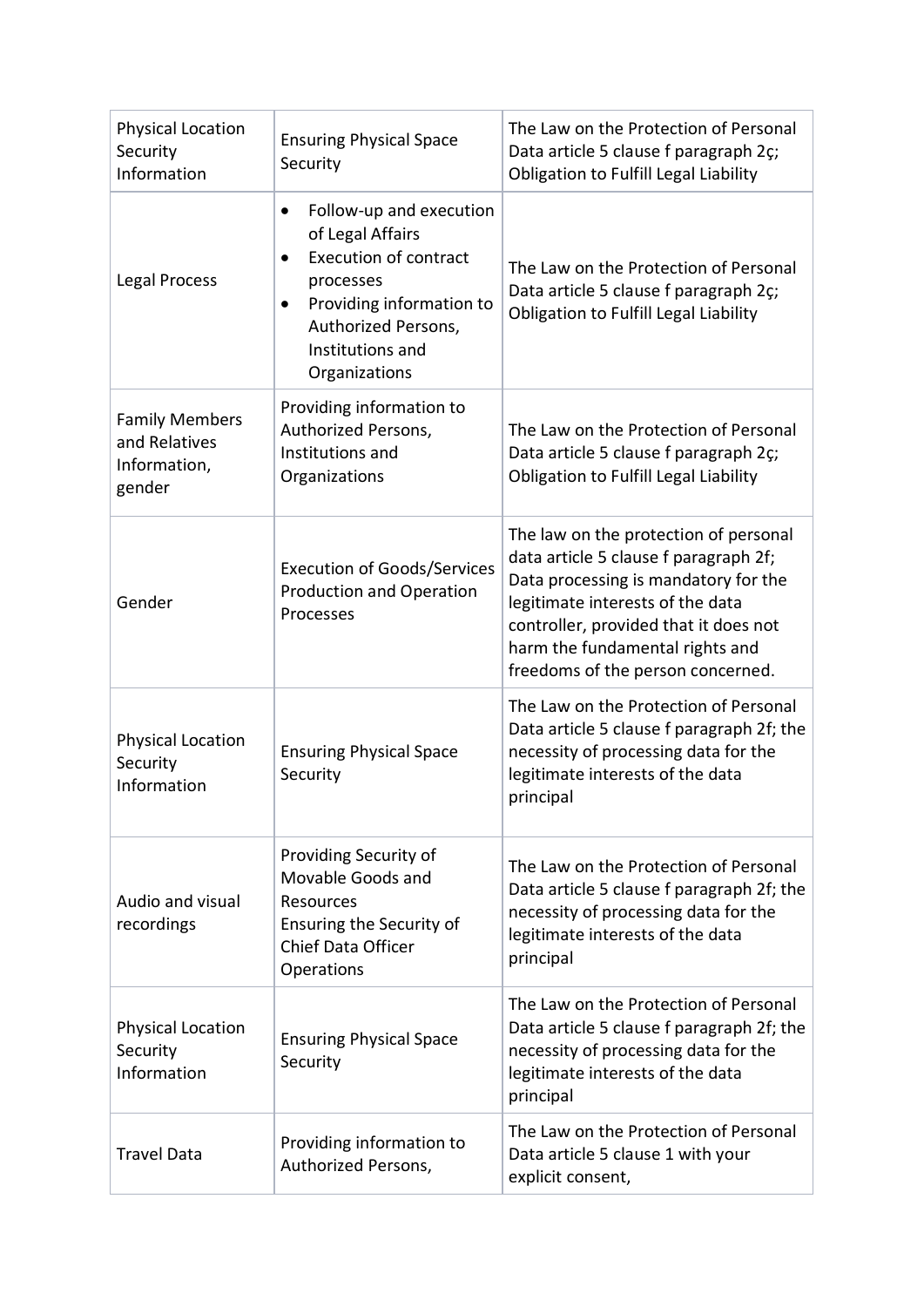|                                                    | Institutions and<br>Organizations                                                                                                                                                                                                                                                                                                                          |                                                                                                 |
|----------------------------------------------------|------------------------------------------------------------------------------------------------------------------------------------------------------------------------------------------------------------------------------------------------------------------------------------------------------------------------------------------------------------|-------------------------------------------------------------------------------------------------|
| Healthcare                                         | Providing information to<br>Authorized Persons,<br>Institutions and<br>Organizations                                                                                                                                                                                                                                                                       | The Law on the Protection of Personal<br>Data article 5 clause 1 with your<br>explicit consent, |
| Healthcare                                         | To provide personalized<br>service                                                                                                                                                                                                                                                                                                                         | The Law on the Protection of Personal<br>Data article 5 clause 1 with your<br>explicit consent, |
| Identity Data,<br>Communication<br>Data            | Execution of Activities for<br><b>Customer Satisfaction</b><br>Execution of Advertising /<br>Campaign / Promotion<br>Processes                                                                                                                                                                                                                             | The Law on the Protection of Personal<br>Data article 5 clause 1 with your<br>explicit consent, |
| Identity Data,<br>Communication<br>Data, Marketing | Execution of<br>$\bullet$<br>Company/Product /<br><b>Service Commitment</b><br>Processes<br><b>Conducting Marketing</b><br>$\bullet$<br><b>Analysis Studies</b><br>Taking and Evaluating<br>$\bullet$<br>Suggestions for<br>Improvement of<br><b>Business Processes</b><br><b>Execution of Marketing</b><br>$\bullet$<br>Processes of<br>Products/Services | The Law on the Protection of Personal<br>Data article 5 clause 1 with your<br>explicit consent, |

# **4. To whom and for what purpose personal data may be transferred**

| <b>Recipient Group</b>                                 | <b>Transfer Purpose</b>                                                                                                                                                                                                                            | <b>Legal Reason for The</b><br><b>Transfer</b>                                                                                    |
|--------------------------------------------------------|----------------------------------------------------------------------------------------------------------------------------------------------------------------------------------------------------------------------------------------------------|-----------------------------------------------------------------------------------------------------------------------------------|
| Authorized public<br>institutions and<br>organizations | Security Unit under the identity<br>$\bullet$<br><b>Reporting Act</b><br>Courts, Public Prosecutors and<br>$\bullet$<br>police departments in case of<br>written request<br>Ministry of Tourism and<br>Revenue Administration under<br>supervision | The Law on the Protection of<br>Personal Data article 5 clause<br>f paragraph 2c; Obligation to<br><b>Fulfill Legal Liability</b> |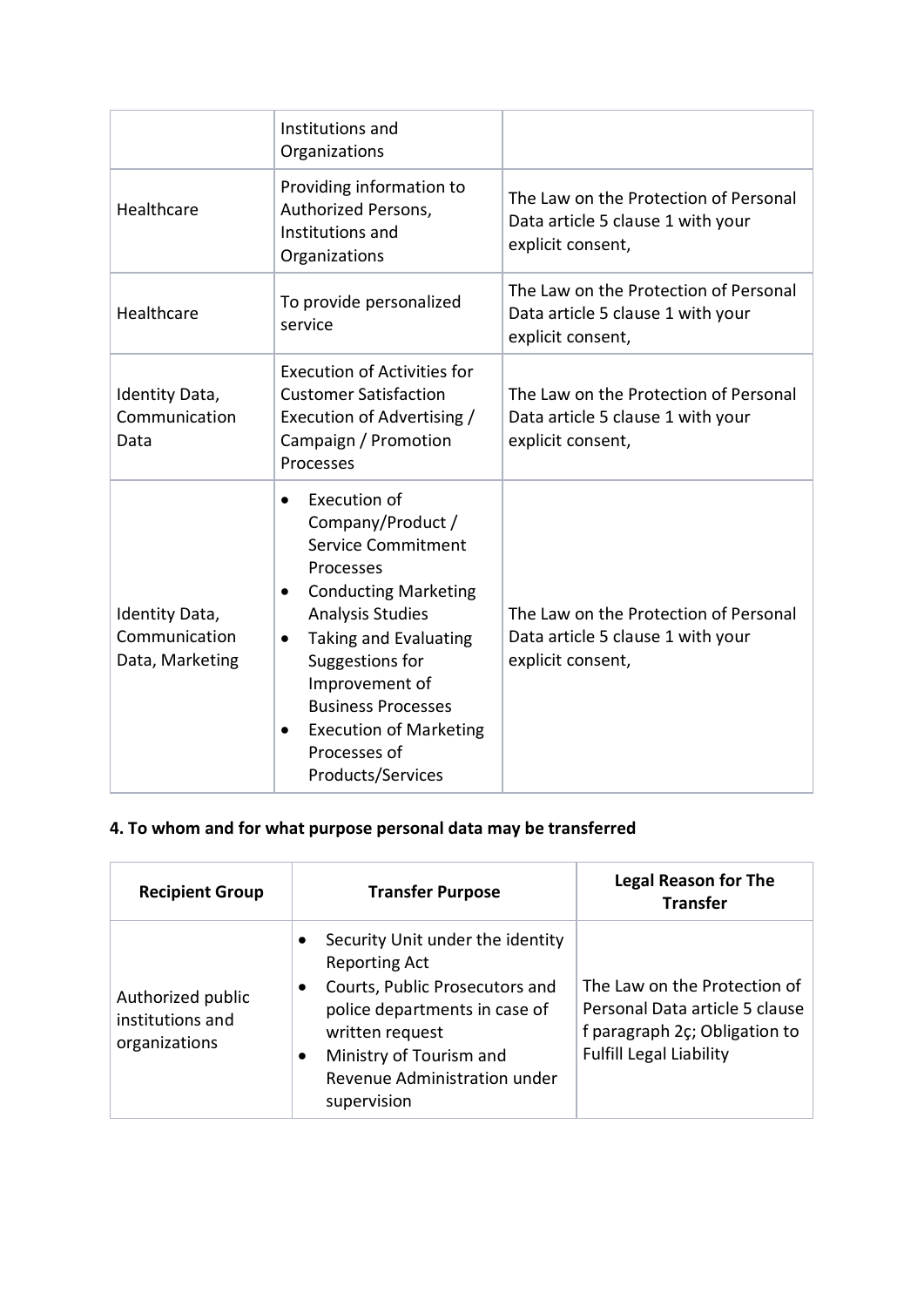| <b>Business Partner</b><br>(Banks, financial<br>advisors)               | Giving information about credit<br>٠<br>card collection, refund of fees<br>to the bank<br>Audit of financial records<br>$\bullet$                                                                                        | The law on the protection of<br>personal data article 5 clause<br>f paragraph 2 c;<br><b>Establishment and</b><br>Conclusion of the Contract |
|-------------------------------------------------------------------------|--------------------------------------------------------------------------------------------------------------------------------------------------------------------------------------------------------------------------|----------------------------------------------------------------------------------------------------------------------------------------------|
| <b>Business partner</b><br>(financial advisor)                          | Approval of financial and financial<br>statements by accounting company<br>(SMMM)                                                                                                                                        | The Law on the Protection of<br>Personal Data article 5 clause<br>f paragraph 2ç ; Obligation to<br><b>Fulfill Legal Liability</b>           |
| <b>Business Partner</b><br>(Broker Insurance<br>Company)                | Monitoring of Insurance<br>Transactions                                                                                                                                                                                  | The law on the protection of<br>personal data article 5 clause<br>f paragraph 2 c;<br>Establishment and<br>Conclusion of the Contract        |
| Supplier (e-mail<br>service supplier)                                   | Delivery of Correspondence<br>information such as purchase of<br>goods and services, establishment<br>of accommodation agreement,<br>notification                                                                        | The Law on the Protection of<br>Personal Data article 5 clause<br>f paragraph 1f;<br><b>Explicit Consent</b>                                 |
| Supplier (Car Rental<br>Company, tour<br>company, Transport<br>Company) | In order to fulfill these demands<br>$\bullet$<br>when you have demands such<br>as car rental, city tour<br>Delivery of your dispatch<br>$\bullet$<br>information to the shipping<br>company while shipping the<br>goods | The law on the protection of<br>personal data article 5 clause<br>f paragraph 2 c;<br>Establishment and<br>Conclusion of the Contract        |
| <b>Supplier (Information</b><br>Systems supplier<br>company)            | To provide Information Technology<br><b>Support Services</b>                                                                                                                                                             | The law on the protection of<br>personal data article 5 clause<br>f paragraph 2 c;<br>Establishment and<br>Conclusion of the Contract        |
| Shareholders                                                            | Conduct / audit of business<br>activities                                                                                                                                                                                | The law on the protection of<br>personal data article 5 clause<br>f paragraph 2 c;<br>Establishment and<br>Conclusion of the Contract        |
| Supplier<br>(Measurement and<br><b>Evaluation Specialist)</b>           | Customer satisfaction etc. market<br>research, etc. studies                                                                                                                                                              | The Law on the Protection of<br>Personal Data article 5 clause<br>1 Explicit Consent                                                         |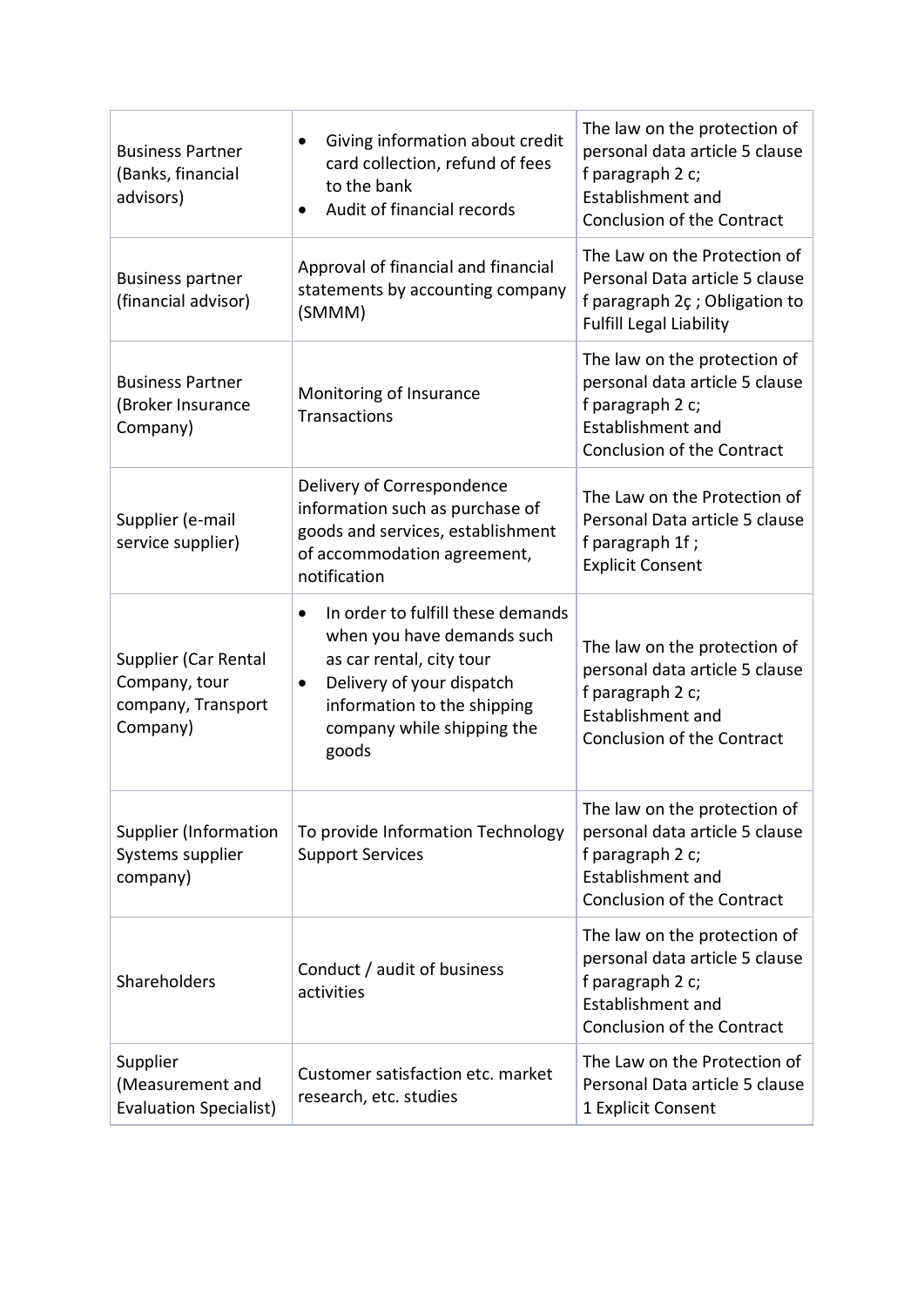|                   | Providing information to authorized |                                |
|-------------------|-------------------------------------|--------------------------------|
| Authorized public | public institutions and             | The Law on the Protection of   |
| institutions and  | organizations, such as the Ministry | Personal Data article 5 clause |
| organizations     | of Health, per request due to the   | 1 Explicit Consent             |
|                   | pandemic                            |                                |

### **5. Methods of Collecting Your Personal Data**

Your personal data as set out above ; printed/electronic forms, contracts/agreements, E-Mail, reports, contacts, events, Wi-Fi ,security cameras, car license plate, partners, and face to face interviews depending on the method by means of physical or electronic form will be collected and processed within the purposes specified above, and is transmitted.

### **6. What are the rights of contacts to their personal data and how they can exercise those rights**

By applying to us as the person concerned in accordance with the Law on the Protection of Personal Data article 11 you have the rights;

- To learn whether personal data is processed or not,
- To request information about personal data if it has been processed,
- To learn the purpose of processing personal data and whether they are used conforming the purpose,
- To know the third parties which personal data is transferred domestically or abroad,
- If your personal data is incomplete or improperly processed, request that they be corrected and that the transaction in this context be notified to third parties that your personal data has been transferred,
- In the event that the reasons for processing your personal data for consideration within the scope of the purpose, duration and constitutional principles are eliminated, you must request the deletion or destruction of your personal data and request that the transaction carried out in this context be notified to third parties to whom the personal data was transferred, even though it has been processed in accordance with,
- To object the occurrence of a result against the person himself/herself by analyzing the processed data exclusively through automated systems,
- To claim damages in the event of a corruption due to the processing of personal data in a way that violates the law.

If you wish, your applications and requests regarding your personal data can be:

- By using the Application Form,
- By sending a petition with an original signature and a photocopy of identity to the address of Yıldız Posta Cad. Ay Yıldız Sitesi A Blok No:30 Kat:4 D:12 Gayrettepe, İstanbul,
- By applying to our company's commercial center address, Yıldız Posta Cad. Ay Yıldız Sitesi A Blok No:30 Kat:4 D:12 Gayrettepe, İstanbul with a valid ID card.,
- By sending an email/application form to our e-mail address *info@tanair.com.tr*